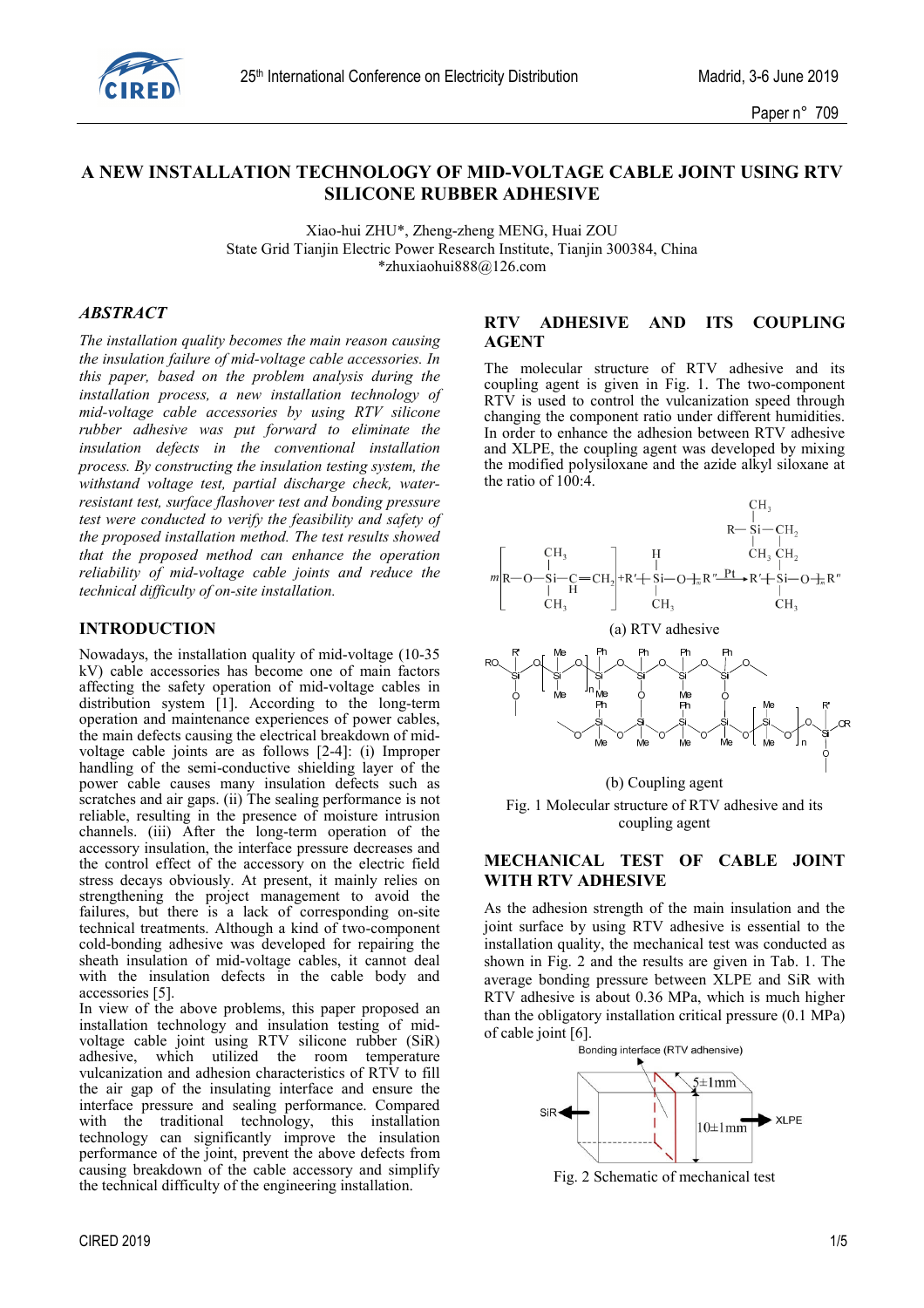

|  |  | Tab. 1 Results of mechanical test |  |
|--|--|-----------------------------------|--|
|--|--|-----------------------------------|--|

| Testing       | Contact     | Maximum   | Calculated   |
|---------------|-------------|-----------|--------------|
| <b>Number</b> | Area/ $mm2$ | Tension/N | Pressure/MPa |
|               | 50          | 16.7      | 0.334        |
|               | 50          | 14.6      | 0.292        |
| 3             | 50          | 19.4      | 0.388        |
|               | 50          | 19.2      | 0.384        |
|               | 50          | 20.1      | 0.402        |

## **INSULATION TEST OF CABLE JOINT WITH RTV ADHESIVE**

## **Experimental Specimen**

Fig. 3 presents the simulation results of effects of the scratching defects on the electric field distribution of cable joint. By using ANSYS software, an 10-cm scratching defect on the main insulation was simulated to obtain the electric field distribution (Fig. 3a) and the relation between the maximum electric field strength and the position of scratching defect (Fig. 3b). It is found that the scratching causes the distortion of electric field distribution and the maximum value appears at the defect, which is mainly affected by the scratching length and its distance to the Faraday cage. With increasing the distance of the scratching to the Faraday cage, the maximum electric field strength shows a sharp increasing tendency.





(a) Electric field distribution with 10-cm scratching

and the position of scratching defects Fig. 3 Effects of the scratching defects on the electric field distribution of cable joint

Based on the simulation results, the same scratching defect, with the length of 25 mm, the depth of 1.5 mm and the distance to the Faraday cage of 50 mm, was artificially produced on the cable main insulation. Some of the processed specimens were repaired by using RTV adhesive, and the others were left for the comparison. The cable main insulation with and without using RTV adhesive are shown in Fig. 4.



Fig. 4 Cable main insulation with and without using RTV adhesive

## **Interface Breakdown Test**

Fig. 5 shows the schematic of interface breakdown test at the interface of XLPE and SiR by using the flat-round electrode pattern with the distance of 5 mm. The specimen dimensions were 20 mm×20 mm×1 mm. The XLPE surface was polished by using 240#, 500# and 1000# abrasive papers. The particle size of abrasive paper is shown as Tab. 2, which makes the surface roughness of  $240# > 500# > 1000#$  [3]. The interface pressure was set at 0.1 MPa by changing the pressure of high-intensity transparent organic glass through the two springs. The AC voltage (50 Hz) was raised at 2 kV/s until the surface discharge occurred at the interface of XLPE and SiR, which is defined as the interface breakdown voltage. Each test was repeated 5 times and the breakdown voltage obtained was the average value.

The interface breakdown voltage with and without using RTV adhesive is shown in Tab. 3. Under the condition of without using RTV adhesive, the interface breakdown voltage can be found to increase with the decrease in the surface roughness of XLPE. It is consistent with the significance of polishing operation during the conventional installation process. The smaller grit of abrasive paper can make the better resistance to the interface discharge, even interface breakdown. However, when using the RTV adhesive for all the specimens, the interface breakdown voltage is almost the same no matter the surface roughness of XPLE is. Meanwhile, the interface breakdown voltage under the condition of using



Fig. 5 Schematic of surface breakdown test at the interface of XLPE and SiR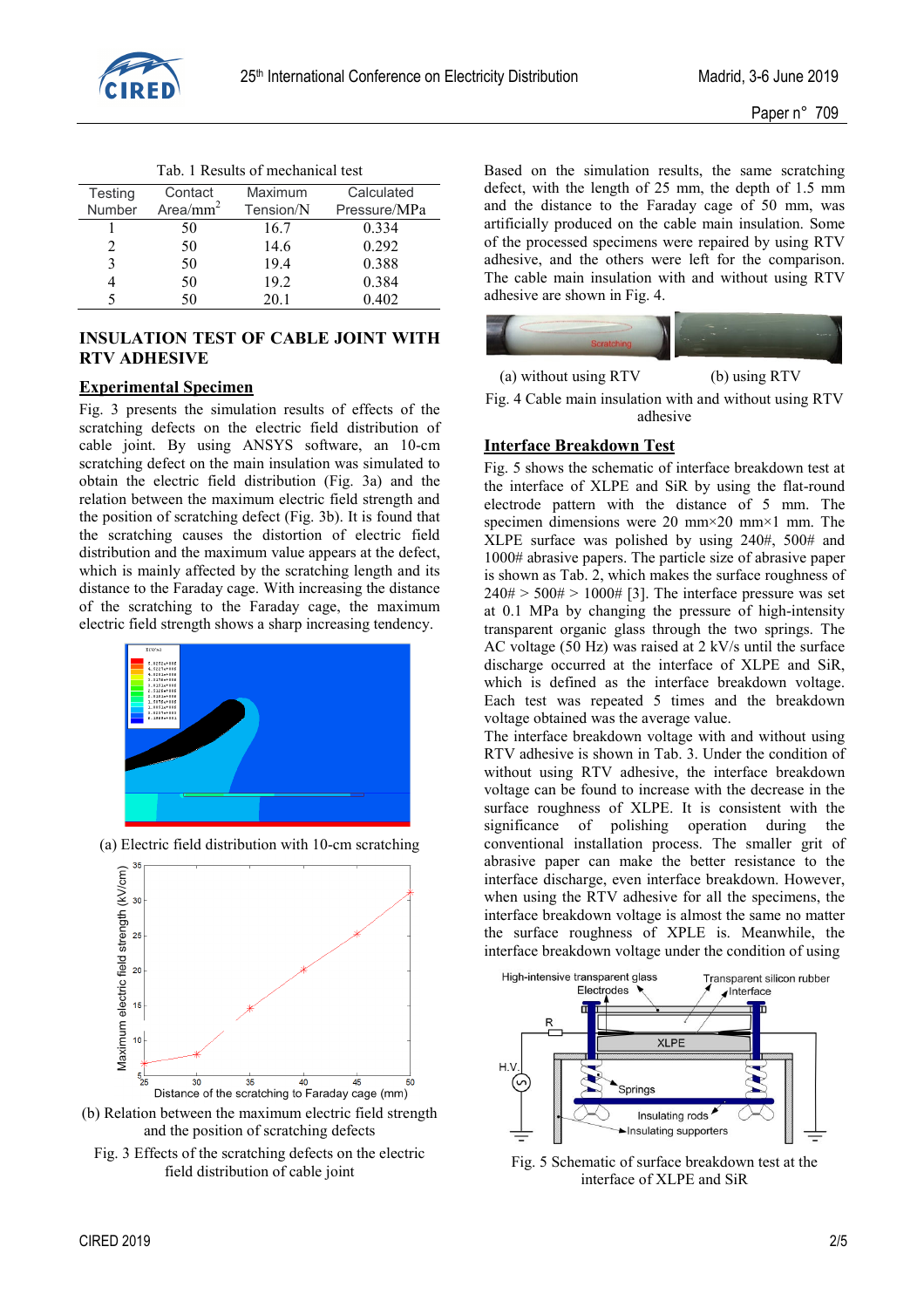

RTV adhesive is much higher than that of without using RTV adhesive. Therefore, the RTV adhesive can effectively repair the mechanical defects on the main insulation during the installation process of cable joint, which improves the insulation reliability of power cable system.

| Abrasive Paper | Particle Size (µm) |
|----------------|--------------------|
| 240#           | 35-57.5            |
| 500#           | $20 - 14$          |
| 1000#          | $5 - 7$            |

Tab. 3 Interface breakdown voltage with and without using RTV adhesive

| Specimens  | Without Using<br><b>RTV</b> Adhesive | <b>Using RTV</b><br>Adhesive |
|------------|--------------------------------------|------------------------------|
| unpolished | 3.35                                 | 3.82                         |
| 240#       | 3.60                                 | 3.88                         |
| 500#       | 3.65                                 | 3.85                         |
| 1000#      | 3.72                                 | 3.88                         |

## **Partial Discharge (PD) Test**

#### **Installation procedure of cable joint by using RTV adhesive**

The installation procedure of cable joint by using RTV adhesive is as the following four steps.

**Step 1:** According to the specified dimension of the cable accessory manual, it is successive to strip the sheath, steel strips, under sheath and inter-core filler, then to remove the copper shield and outer semi-conductive layer, and finally to clear the main insulation, crimp the copper connecting rod and the copper shielding net.

**Step 2:** The coupling agent should be coated evenly on the main insulation surface of cable joint, which is required to completely cover the main insulation. It is paid attention to make the covering area of semiconductive layer on both sides less than 1 cm.

**Step 3:** The curing time of coupling agent is about 20 minutes. Following this, the RTV adhesive is evenly coated on the surface of coupling agent layer.

**Step 4:** After about 15 minutes of coating the RTV adhesive, the subsequent installation is completed on the cold-shrink joint at the predetermined position without the silicone grease, the connection of shielding net as well as the guard treatment of cable joint. The complete vulcanization of RTV adhesive is generally controlled about 30 minutes.

Therefore, the air gaps caused by the scratching of main insulation and the fracture between the outer semiconductive layer and the main insulation can be automatically repaired by the RTV adhesive. Meanwhile,

the good adhesion can be achieved on the interface of the main insulation and the joint, which refrains from the moisture intrusion and the decrease in the interface mechanical pressure.

#### **PD testing system**

The PD testing system of cable joint is shown in Fig. 6. A two-phase intermediate joints were connected with two three-core 10 kV cables  $(3\times240 \text{ mm}^2)$ . One end of the cable was connected to the test equipment through the oil terminal, and the other end was immersed into the oil terminal to achieve insulation. The metal sheath of the cable was grounded at both ends. Once the test voltage was applied on the cable system, the PD detection was respectively conducted by using the pulse current method and the electromagnetic coupling method of highfrequency current.



(a) PD testing laboratory



# Fig. 6 PD testing system of cable joint

## **Characteristic analysis of PD signals**

The PD signals were measured by connecting the input impedance in series with the coupling capacitor and in parallel with the cable. Firstly, a 50 pC square wave generated by a square wave box was applied to the high voltage end of cable system, which is used to calibrate the PD measuring system. Then, the square wave box was taken away to measure the background noise. Finally, when the test voltage was respectively raised to 6 kV, 10 kV and 15 kV, the PD measurement was carried out to obtain the PD characteristics of cable joint with and without using RTV adhesive, as shown in Fig. 7 and Tab. 4.

The PD signals based on the electromagnetic coupling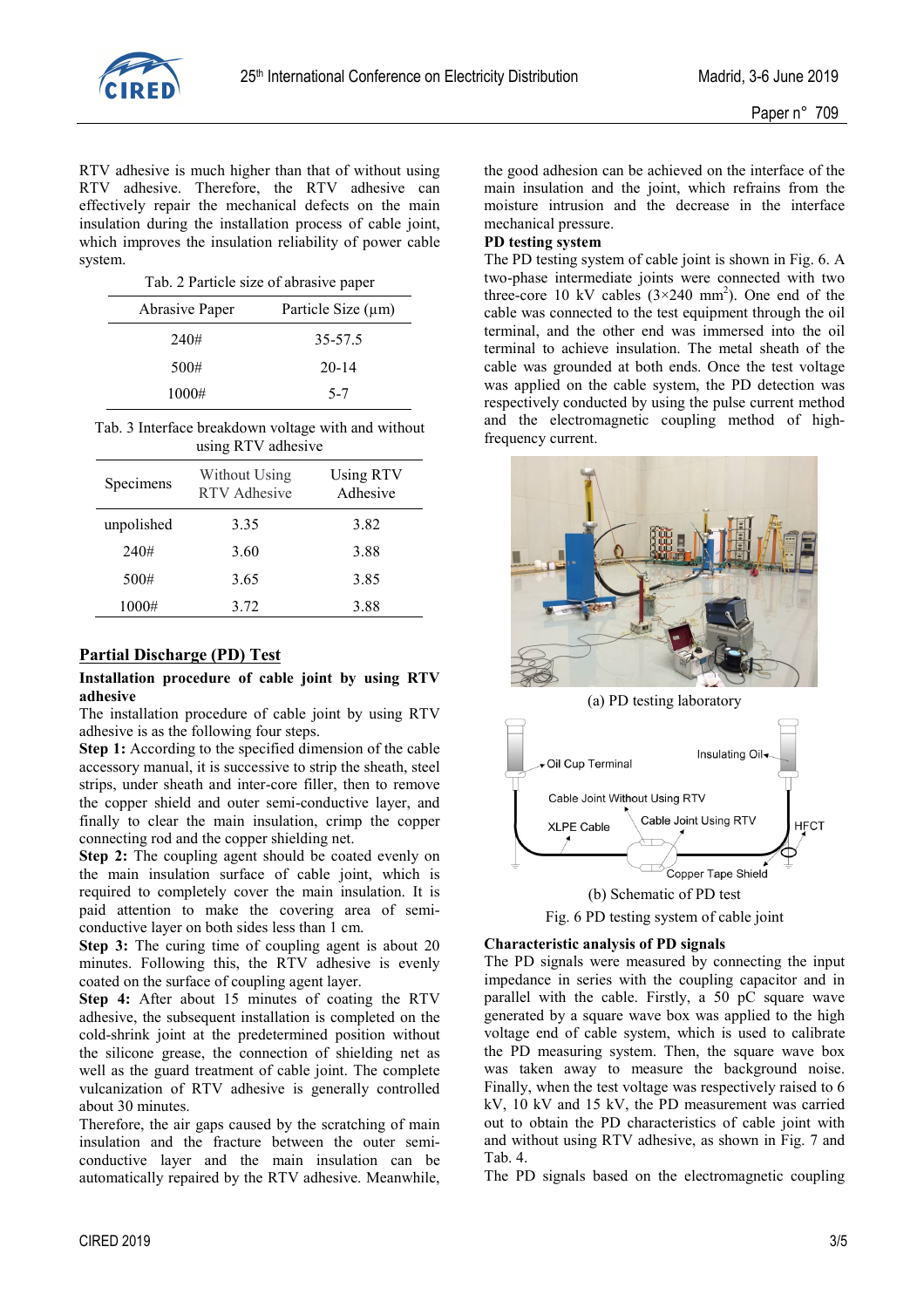

method of high-frequency current were measured by using the high-frequency current transformer (HFCT). The high frequency characteristics of PD signals of cable joints with and without using RTV adhesive were obtained, as shown in Fig. 8. For the cable joints without using RTV adhesive, the internal discharges can be detected in the cable joint due to the scratching of main insulation. For the cable joints with RTV adhesive, there is no discharge in the cable joint.



 (a) Without using RTV (b) Using RTV Fig. 7 PD signals of cable joints based on pulse current

method with and without using RTV adhesive

Tab. 4 PD quantity of cable joint with and without using RTV adhesive

| Test       | PD Quantity /pC               |                              |  |
|------------|-------------------------------|------------------------------|--|
| Voltage/kV | Without Using<br>RTV Adhesive | <b>Using RTV</b><br>Adhesive |  |
| 6          | 54.5                          | 15.9                         |  |
| 10         | 278                           | 20.4                         |  |
| 15         | 659                           | 121                          |  |



Fig. 8 PD signals of cable joints based on electromagnetic coupling method of high-frequency current with and without using RTV adhesive

#### **Withstand Voltage Test**

In order to verify the effects of RTV adhesive on the withstand voltage of cable joint affected by the water (moisture) injection, the water ingress system of cable system was constructed, as shown in Fig. 9. The tap water was artificially injected from the water inlet pipe into the cable system (including both XLPE cable and cable joint) through the conductor. When the water flowed out from the water return pipe, the cable system was taken away from the water ingress system and connected to the oil terminals, as shown in Fig. 6.

The AC voltage was applied to carry out the withstand voltage test of cable joints with and without using RTV adhesive. The step-up voltage method was adopted to apply the test voltage on the cable, as shown in Fig. 10. The voltage was raised with the step voltage of  $U_0$  (8.7) kV) and kept for 1 minute at each step. When the breakdown occurred in the cable system, the applied voltage was recorded as the withstand voltage  $(U_{ws})$ .

The results of cable joints with and without using RTV adhesive after the withstand voltage test are shown in Fig. 11. It can be obtained that for the cable joint without using RTV adhesive, the breakdown occurred when the test voltage was raised to  $5U_0$  for 10 s. Based on the cable anatomy, the breakdown point was found at the



Fig. 10 Step-up voltage method



(a) Without using RTV



(b) Using RTV

Fig. 11 Cable joints with and without using RTV adhesive after the withstand voltage test